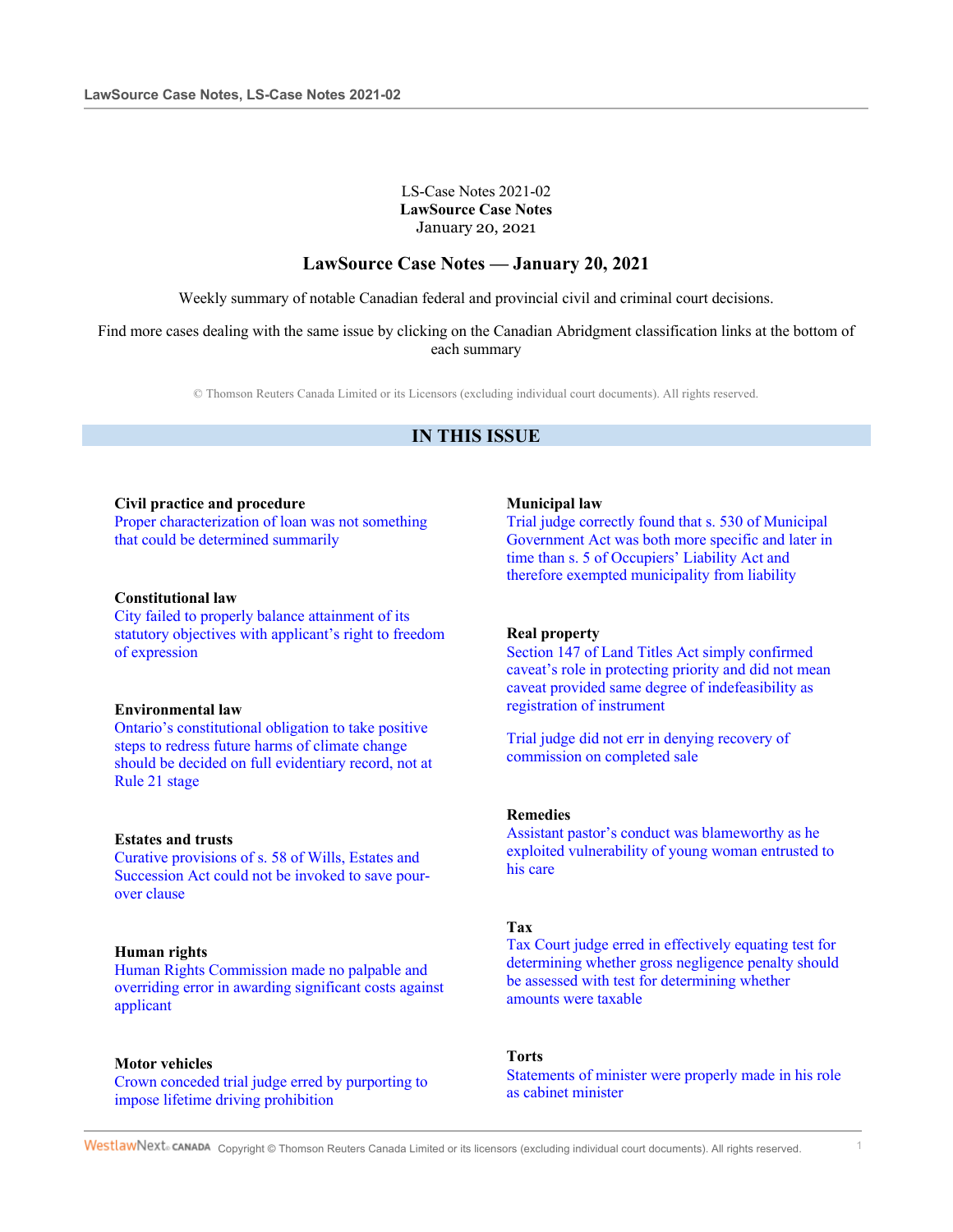# **Civil practice and procedure - Trials**

### **Proper characterization of loan was not something that could be determined summarily**

In 2004, parents advanced \$170,000 to daughter and son-in-law to assist them in purchasing property. Father died in 2007 and mother died in 2019. Daughter and son-in-law asserted \$170,000 was repaid pursuant to agreement that mother and father would reside in basement suite of house in exchange for normal rent that would be used to pay down amount owing. Evidence of parties on whether agreement was reached for repayment of loan through application of nominal rent was in direct conflict. Executor of mother's will, who was her son, commenced action to recover \$170,000 plus interest from daughter and son-inlaw. Executor brought application for summary trial. Application dismissed. Matter was not suitable for determination by way of summary trial. Proper characterization of loan was not something that could be determined summarily. Parties relied extensively on hearsay statements allegedly made by deceased parents as described or interpreted by deceased's children. Affidavits relied on by both parties were rife with self-serving opinion and argument. While necessity element of test for admitting hearsay evidence was met, there had to be reliability, which turned largely on credibility and it was not possible to meaningfully engage in that analysis given problems with evidence. Credentials of experts and their opinions were not tested by cross-examination and opinion evidence was not accepted as determinative. To decide matter required finding that false document was created, and court was reluctant to make findings of fraud or perjury on summary trial.

### **Civil practice and procedure—Trials—Summary trial—Availability—Miscellaneous**

*Cadwell Estate v. Martin*, 2020 BCSC 2091, 2020 CarswellBC 3419 (B.C. S.C.)

### **TOP**

# **Constitutional law - Charter of Rights and Freedoms**

## **City failed to properly balance attainment of its statutory objectives with applicant's right to freedom of expression**

Applicant was registered charity which provided referrals to pregnancy support and post-abortion counselling. City had shelter advertising agreement with third party advertising company which governed sale of advertising space on city buses and shelters. Under terms of that agreement, advertising was to be of moral and reputable character and advertising company agreed to remove any advertisement subject to reasonable discretion as exercised by city. City had previously run one of applicant's advertisements and removed it after complaints. City rejected all five of applicant's new proposed advertisements with antiabortion messaging, with some reasons relating to all of proposed advertisements and some relating to individual proposed advertisements. Reasons cited for rejection of all proposed advertisements were applicable code of advertising standards, content and implied/perceived content of advertisements, applicant's branding and website, city's statutory objective to maintain safe community, community response to applicant's previous advertisement on transit property, case law, and city's contract with advertising company. Applicant sought to quash city's decision on basis that it infringed s. 2(b) of Canadian Charter of Rights and Freedoms (Can.) and was not saved by s. 1 of Charter. Application granted. City's reasons contained single sentence referring to Charter but no mention of s. 2(b) Charter rights. City did not actually conduct minimal impairment analysis before denying applicant's request and city did not have before it type of evidence of actual apprehended harm that could potentially outweigh importance of protecting applicant's right to freedom of expression. City placed undue reliance on provisions of code of advertising standards and reached conclusions that were contrary to opinion provided by advertising regulator. Requisite criteria of "hateful nature" and "extreme tone" did not exist in advertisements in question. City failed to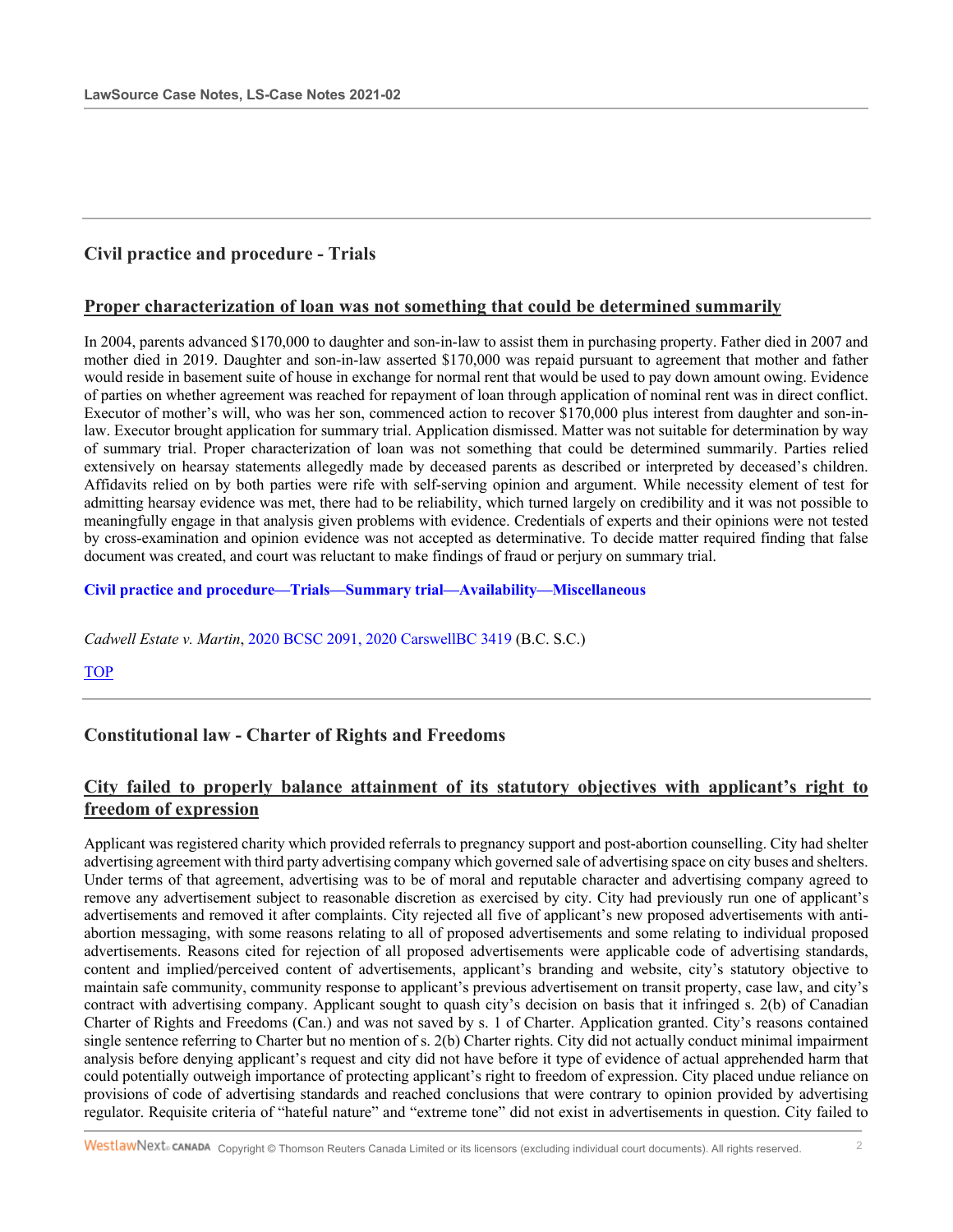properly balance attainment of its statutory objectives with applicant's right to freedom of expression.

**Constitutional law—Charter of Rights and Freedoms—Nature of rights and freedoms—Freedom of expression— Advertising**

*Lethbridge and District Pro-Life Association v. Lethbridge (City)*, 2020 ABQB 654, 2020 CarswellAlta 2055 (Alta. Q.B.)

TOP

## **Environmental law - Constitutional issues**

# **Ontario's constitutional obligation to take positive steps to redress future harms of climate change should be decided on full evidentiary record, not at Rule 21 stage**

Ontario passed Cancellation Act (CA), cancelling federal cap and trade plan under Climate Change Act (CCA) in favour of their own environmental plan with more lenient target for reduction of greenhouse gas emissions in Ontario by 2030. Applicants, Ontario residents between ages of 12 and 24, brought application on behalf of future generations challenging Ontario's cancellation of CCA and new target in plan. Applicants alleged Ontario's target violated rights of Ontario youth and future generations under ss. 7 and 15 of Charter, and other constitutional principles. Ontario brought motion to strike application under R. 21 of Rules of Civil Procedure. Motion dismissed. It was not plain and obvious that pleading disclosed no reasonable cause of action or had no prospect of success. Novel application was about whether Ontario violated applicants' ss. 7 and 15 rights by repealing CCA through CA and by setting target for emission reductions that was insufficiently ambitious. Preparation of plan and repeal of CCA by Ontario were governmental actions that were reviewable by court for compliance with Charter. For purposes of motion, facts in applicants' pleadings were capable of scientific proof. Issue of whether Ontario had constitutional obligation to take positive steps to redress future harms of climate change should be decided on full evidentiary record, not at R. 21 stage.

### **Environmental law—Constitutional issues—Charter of Rights and Freedoms**

*Mathur v. Ontario*, 2020 ONSC 6918, 2020 CarswellOnt 17113 (Ont. S.C.J.)

### **TOP**

## **Estates and trusts - Estates**

# **Curative provisions of s. 58 of Wills, Estates and Succession Act could not be invoked to save pourover clause**

Testator and her husband executed wills in Connecticut and settled separate revocable and amendable inter vivos trusts. Testator was resident and domiciled in British Columbia at time of her death. Article of testator's will purported to distribute residue of estate to acting trustee of trust and then disposed of in accordance with terms of trust. Testator's husband predeceased her, and they had no children. Executor was testator's only surviving sibling and would inherit residue of estate if it passed on intestacy. Executor brought application for directions to determine whether provision on distribution of residue of estate in will was valid. Distribution of residue of estate passed as on intestacy. Impugned clause in will was pour-over clause reflecting testator's intention to pour residue of her estate into trust, which could be amended or revoked at any time prior to her death. Facts of current case fell squarely within analysis of British Columbia Court of Appeal case that established that pour-over clause to amendable or revocable trust was invalid in province since similar to codicil, it reserved right of testator to make unattested change (or codicil) to their will. Curative provisions of s. 58 of Wills, Estates and Succession Act could not be invoked to save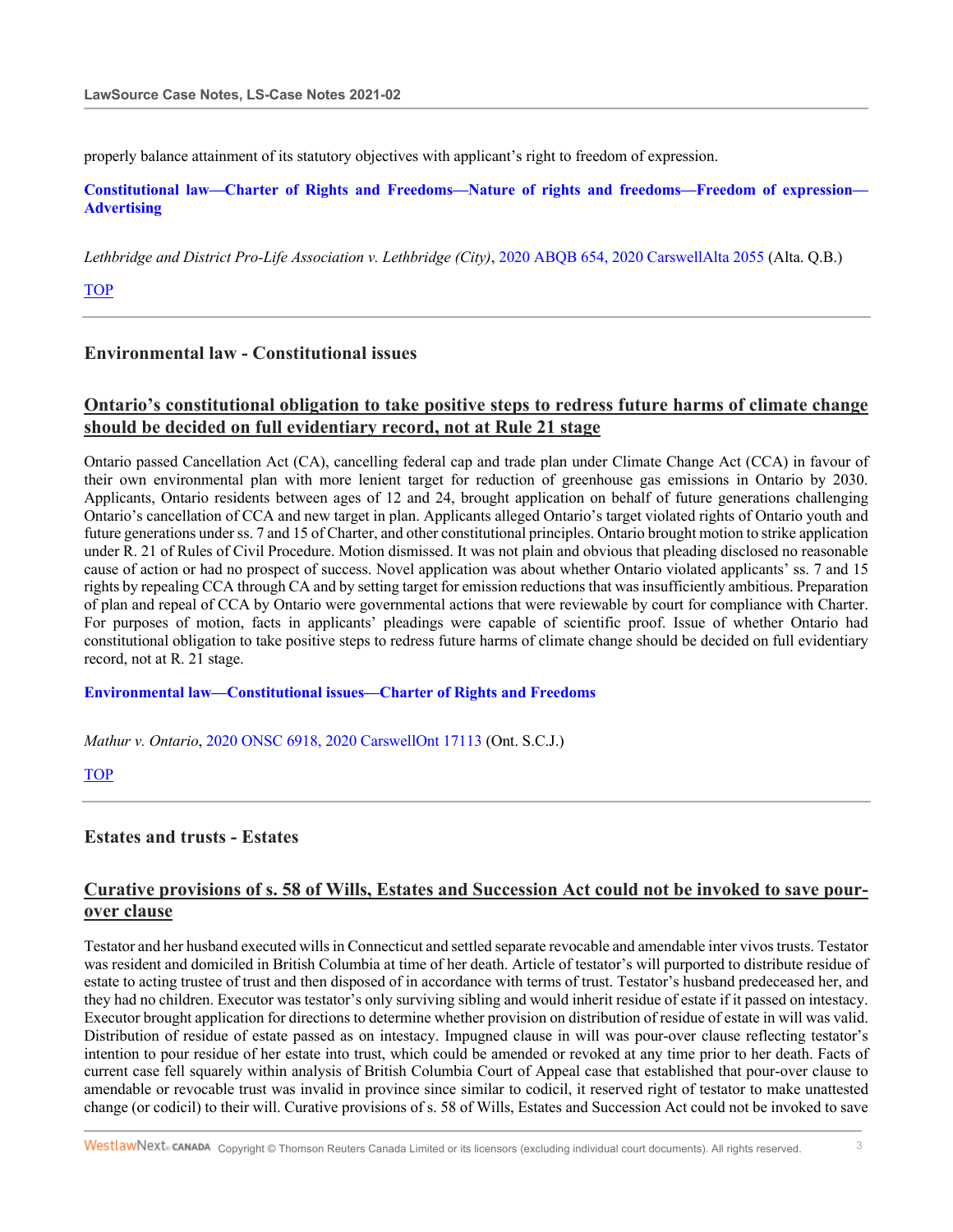pour-over clause. Section 58 could be used to cure defect that did not meet formal requirements of s. 37 but could not be used to cure will that was substantively invalid. Trust was not testamentary document. Testator intended to make gift to inter vivos trust whose purpose was part of but not limited to her estate planning and whose corpus she could also add to or withdraw at any time, to take immediate effect and performed during her lifetime, and one that she could amend or revoke at any time. Fact testator chose not to utilize all of trust's provisions during her lifetime did not change nature or character of trust. There was no need to look to Connecticut law to construe what was found to be testator's clear intent. There was no collateral attack on grant of probate as grant referred to will and not trust and Registrar who issued grant did not treat will and trust as part of composite testamentary document.

**Estates and trusts—Estates—Legacies and devises—Grounds for invalidity**

*Waslenchuk Estate*, 2020 BCSC 1929, 2020 CarswellBC 3158 (B.C. S.C.)

TOP

## **Human rights - Practice and procedure**

# **Human Rights Commission made no palpable and overriding error in awarding significant costs against applicant**

Applicant worked as independent contractor for respondent on six-month fixed term contract. Applicant filed human rights complaint against respondent alleging discrimination on basis of race in area of employment. Alberta Human Rights Commission ("tribunal") dismissed complaint, finding that applicant failed to establish prima facie case of discrimination . Tribunal issued costs decision which found that applicant engaged in misconduct awarded costs against applicant in amount of \$20,000. Applicant appealed tribunal's costs decision. Appeal dismissed. Tribunal made no palpable and overriding error in awarding significant costs against applicant. Tribunal acted as quasi-judicial body performing administrative function and had weighed all evidence and facts before exercising broad discretion granted to it under s. 32(2) of Alberta Human Rights Act. Act did not limit amount of costs that tribunal could award. Tribunal had acted within statutory powers conferred on it by Act and duly considered applicable legal principles required for exercise of its discretion where human rights complaints were involved.

**Human rights—Practice and procedure—Commissions, tribunals and boards of inquiry—Costs and interest— Improper conduct**

*Facey v. Bantrel Management Services Co.*, 2020 ABQB 719, 2020 CarswellAlta 2209 (Alta. Q.B.)

TOP

## **Motor vehicles - Offences and penalties**

### **Crown conceded trial judge erred by purporting to impose lifetime driving prohibition**

Accused pleaded guilty to theft of motor vehicle, possession of weapon for dangerous purpose, uttering threats, threatening peace officer, and theft under \$5,000, and driving while disqualified. Accused was sentenced to two years imprisonment, followed by two years probation. Accused appealed imposition of lifetime driving prohibition. Appeal allowed, and sentence varied to five-year driving prohibition. Crown conceded that trial judge erred by purporting to impose prohibition for life, as maximum length of prohibition that was available in case was five years.

### **Motor vehicles—Offences and penalties—Suspension of licence—Types of suspension—Mandatory**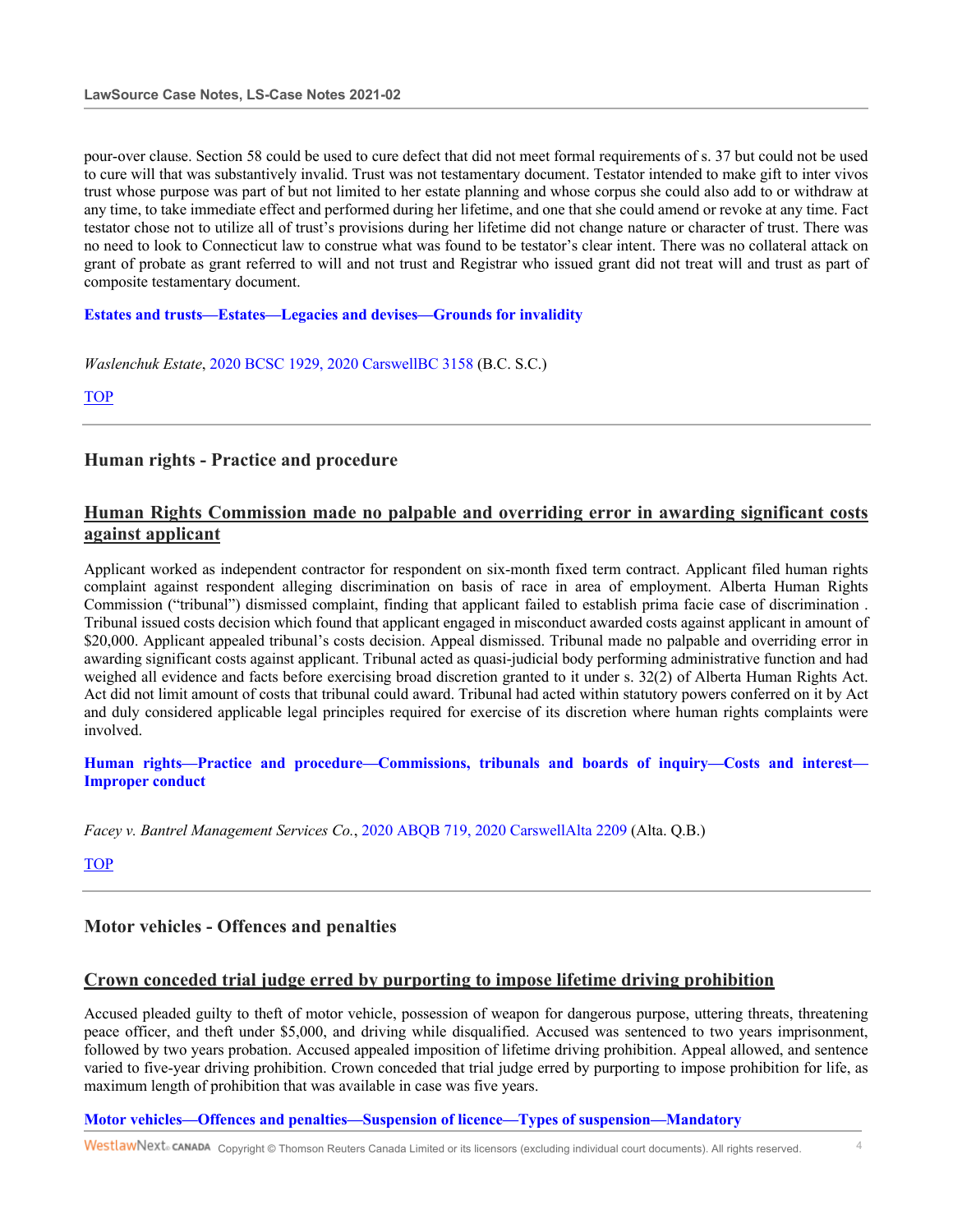*R. v. Wittke*, 2020 ONCA 835, 2020 CarswellOnt 18499 (Ont. C.A.)

TOP

## **Municipal law - Municipal liability**

## **Trial judge correctly found that s. 530 of Municipal Government Act was both more specific and later in time than s. 5 of Occupiers' Liability Act and therefore exempted municipality from liability**

Appellant E stepped into sprinkler hole and broke her foot while attending festival held at park in respondent municipality L. E brought action against L seeking damages for personal injuries. Trial judge found that E was visitor within meaning of Occupiers' Liability Act ("OLA"), and L owed her duty of care as set out in s. 5 of OLA but that it was exempt under blanket exclusion of liability afforded to municipalities by s. 530 of Municipal Government Act ("MGA"). Therefore, notwithstanding finding that L was negligent under s. 5 of OLA, trial judge dismissed action . E appealed. Appeal dismissed. When defending claim in negligence, municipalities can avail themselves of s. 530 of MGA as complete defence, if negligence stems from systems of maintenance or inspection, as in present case. Interactions between different enactments and provisions are common, whether or not each provision specifically contemplates other enactments. Finding that provisions of MGA may only interact with other enactments if they explicitly state as much would result in absurdities. Trial judge correctly identified that neither OLA nor MGA had any applicable paramountcy clause or specific provision that would establish which took priority . He found that there was conflict in specific circumstances, as s. 5 of OLA and s. 530 of MGA would impose and preclude liability, respectively. Trial judge correctly found that s. 530 of MGA was both more specific and later in time than s. 5 of OLA and therefore exempted L from liability.

## **Municipal law—Municipal liability—Occupier's liability**

*Ellis v. City of Lethbridge*, 2020 ABQB 783, 2020 CarswellAlta 2434 (Alta. Q.B.)

TOP

## **Real property - Registration of real property**

# **Section 147 of Land Titles Act simply confirmed caveat's role in protecting priority and did not mean caveat provided same degree of indefeasibility as registration of instrument**

Plaintiff gave loan to friend, with property as security. Security documents were signed by friend, who foraged signature of joint owner defendant. Plaintiff registered caveat against property. Friend passed away leaving defendant as sole owner. Plaintiff's action against estate of friend, defendant and personal corporation was dismissed. Trial judge found that security agreement was obtained by fraud and was not enforceable. Accused did not register "mortgage" endorsed on title by memorandum with sworn affidavits of execution, as required by Land Titles Act but rather filed caveat to notify public that he claimed interest in land, presumably to protect his interest in "unregistered instrument" as contemplated by s 130(a)(iii) of Act. Caveat does not itself create interest in land; it simply provides notice of claim to such interest. While caveat might protect plaintiff's priority over subsequent claims, it did not operate to validate otherwise invalid claim. Section 147 of Act simply confirmed caveat's role in protecting priority and did not mean that caveat provided same degree of indefeasibility as registration of instrument. Plaintiff did not plead severance of title regarding property. Caveat was discharged, plaintiff entitled to bring claim against estate of friend only.

### **Real property—Registration of real property—Registration of land—Land titles—Caveats—Miscellaneous**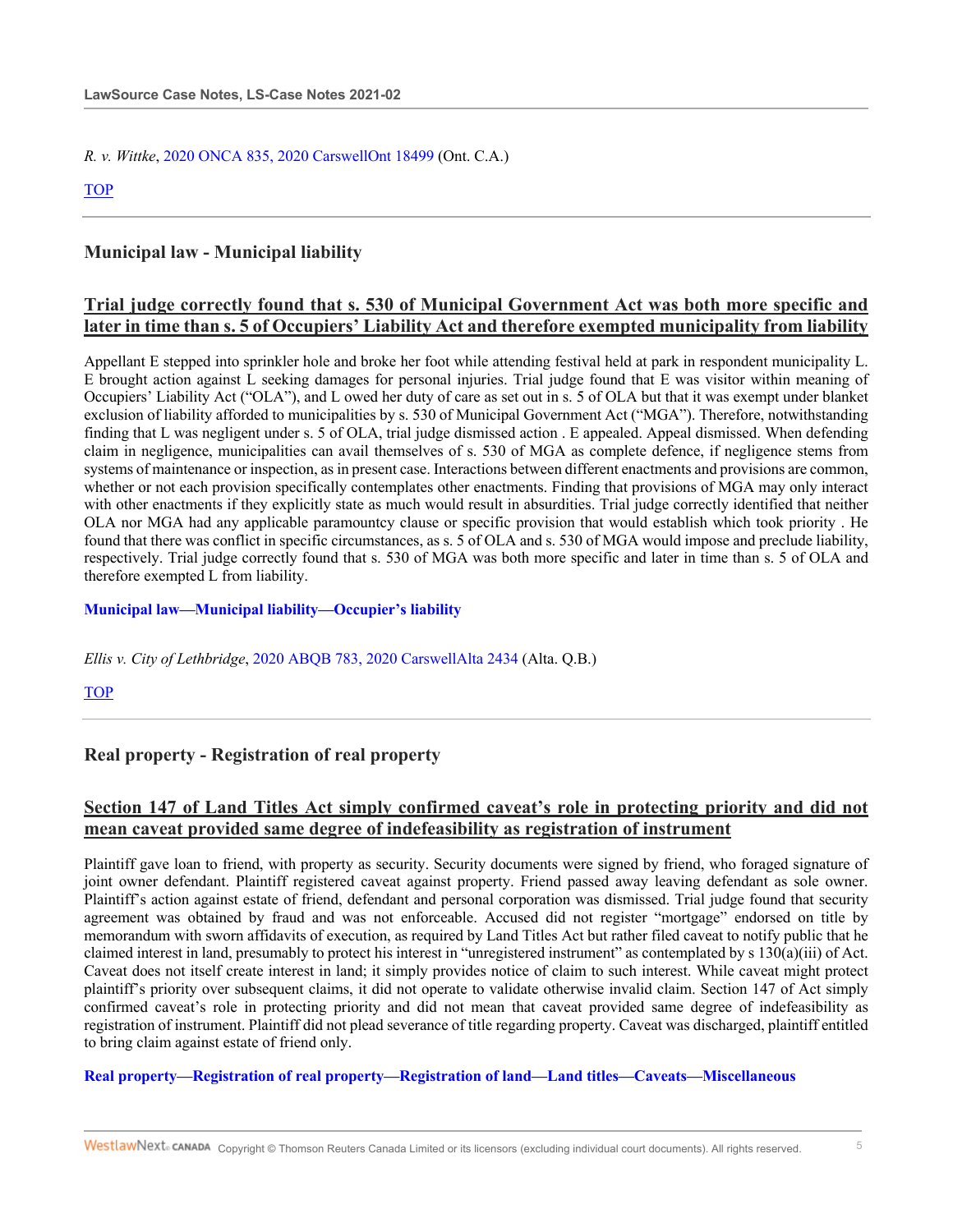*St Pierre v. Schenk*, 2020 ABCA 382, 2020 CarswellAlta 2003 (Alta. C.A.)

TOP

## **Real property - Sale of land**

### **Trial judge did not err in denying recovery of commission on completed sale**

Purchasers failed to complete transaction with sellers for purchase real estate. Sellers were to pay commission on failed transaction because listing agreement provided commission became owing if enforceable agreement of purchase and sale came into existence. Sellers subsequently sold property for lower price than original contract and were required to pay commission for completed sale. Sellers' action for damages for failed transaction was allowed and trial judge found sellers entitled to damages equal to difference between original contract price and resale price. Trial judge was not satisfied sellers in fact paid commission on first transaction and found that to order purchasers to pay sellers' real estate commission on second sale would result in windfall for sellers and would put sellers in better position than they would have been in had first sale not collapsed. Purchasers appealed, but abandoned appeal. Sellers cross appealed on whether their damages should include amount of real estate commission payable on completed sale. Cross appeal dismissed. Trial judge did not err in denying recovery of commission on completed sale without sellers showing they paid both commissions. Trial judge was correct to conclude that adding second commission to sellers' damages would overcompensate sellers even though on broad view of causation purchasers' breach made that expenditure necessary. Second commission was not as closely connected to purchasers' breach as first and was not cost thrown away or wasted, but it was cost sellers would have had to pay in any event 'out of pocket' and they received benefit of brokerage firm's services in return. Trial judge did not err in finding that sellers did not prove they paid commission on failed sale. There was no evidence it was paid, and no fresh evidence was proffered on appeal.

### **Real property—Sale of land—Remedies—Damages—Failure to close—Repudiation by purchaser**

*Panegos v. O'Byrne*, 2020 BCCA 352, 2020 CarswellBC 3151 (B.C. C.A.)

TOP

## **Remedies - Damages**

# **Assistant pastor's conduct was blameworthy as he exploited vulnerability of young woman entrusted to his care**

Plaintiff was devout Catholic and in 1976 was elementary school teacher in Catholic school. Defendant Father was assistant pastor at same parish under supervision of defendant Diocese. Plaintiff sought out Father for comfort and solace as she was grieving recent death of her father. Father commenced sexual relationship with plaintiff that ended months later. Father proposed marriage and plaintiff met with Bishop who suspended Father from Diocese. Prior to arrival of plaintiff in Diocese, Bishop was aware of Father's reputation in Diocese for sexual impropriety and there were complaints concerning Father. When Bishop confronted Father, Father said "I'm only human", but Bishop kept Father at Diocese and did nothing to curb his apparent predilections. Plaintiff asserted she suffered severe mental injuries, including low self-esteem, anxiety, depression, and feelings of worthlessness as result of Father's conduct that diminished her quality of life, and deprived her of chance of successful career as medical doctor or educator with Ph.D. In 2016, plaintiff brought action for damages against Father for sexual battery and against defendant Diocese in negligence. Action allowed. Plaintiff was awarded damages totalling \$844,140, including punitive damages of \$250,000 against Father in addition to compensatory damages awarded. Father's conduct was egregious and reprehensible abuse of power, and Father was in position of trust and authority. Father's conduct was blameworthy as he exploited vulnerability of young woman entrusted to his care to engage in prolonged and repeated course of sexual exploitation. Father demonstrated brazen indifference to harm caused by his actions. Although concerns were addressed to some extent in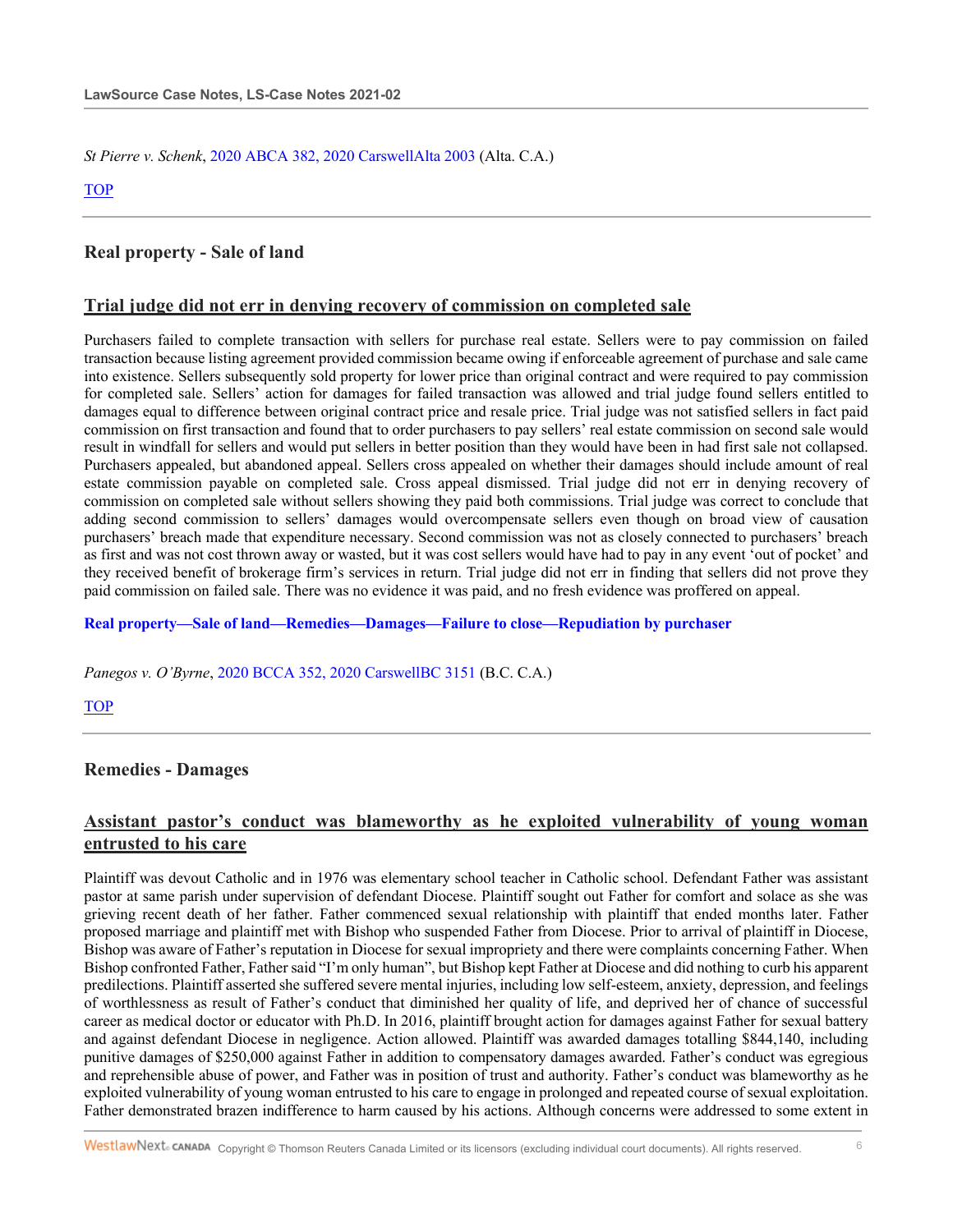award of aggravated damages, award of aggravated damages alone did not provide sufficient denunciation of Father's reprehensible conduct.

### **Remedies—Damages—Exemplary, punitive and aggravated damages—Assault and battery**

*Anderson v. Molon*, 2020 BCSC 1247, 2020 CarswellBC 2072, 42 B.C.L.R. (6th) 113 (B.C. S.C.)

TOP

### **Tax - Income tax**

## **Tax Court judge erred in effectively equating test for determining whether gross negligence penalty should be assessed with test for determining whether amounts were taxable**

After leaving employment, taxpayer provided engineering consulting work through numbered company and later M Inc.. During 2007 to 2011, various amounts were withdrawn from M Inc.'s account and transferred to taxpayer's personal account or accounts of his family members. In 2015, taxpayer was reassessed on basis that these amounts were benefits conferred on him as shareholder and therefore were included in his income under s. 15(1) of Income Tax Act and gross negligence penalties were assessed. On taxpayer's appeal, Tax Court judge found taxpayer received \$2,349,779 from M Inc., which he did not report in his income, and that there was insufficient evidence to support taxpayer's position that amounts were repayment of shareholder loan . Tax Court judge concluded that Minister could reassess years 2007 to 2010 after expiration of normal reassessment period and also assess gross negligence penalties, and he dismissed taxpayer's appeal. Taxpayer appealed. Appeal allowed in part. While Tax Court judge should have recognized that for four of five taxation years before him Minister had onus of proving there was misrepresentation which was attributable to neglect, careless or wilful default, there was sufficient evidence before him to conclude Minister had satisfied onus. Taxpayer withdrew amounts in question from M Inc. during taxation years in question and shareholders' loan account ledger did not accurately reflect amounts withdrawn. Consequently, taxpayer made misrepresentation in tax returns for 2007 to 2010 by not reporting amounts that were transferred to him and family from M Inc., which were not, on balance of probabilities, repayments of amounts due to him. This misrepresentation was attributable to taxpayer's neglect or carelessness in not properly maintaining shareholders' loan account. Statutory requirements for assessing gross negligence penalties were not same as statutory requirements for reassessing statute-barred year and gross negligence penalties could only be assessed if conduct of taxpayer amounted to gross negligence. Tax Court Judge effectively equated test for determining whether gross negligence penalty should be assessed with test for determining whether amounts were taxable, and in doing so he erred. There was no basis to conclude taxpayer admittedly knew he was receiving shareholder benefits as his position was that he was simply repaying amounts he had previously advanced to M Inc.. Taxpayer's failure to maintain proper records that might have established that M Inc. was repaying amounts payable to him did not establish that his failure to include the amounts withdrawn in his income demonstrated negligence or indifference to compliance with Act and therefore did not amount to gross negligence.

### **Tax—Income tax—Administration and enforcement—Penalties (administrative)—Gross negligence**

*Deyab v. Canada*, 2020 FCA 222, 2020 CarswellNat 5519 (F.C.A.)

TOP

## **Torts - Defamation**

### **Statements of minister were properly made in his role as cabinet minister**

Plaintiff realtor developed plan, to help foreign residents purchase real estate in province tax-free. Realtor advertised plan